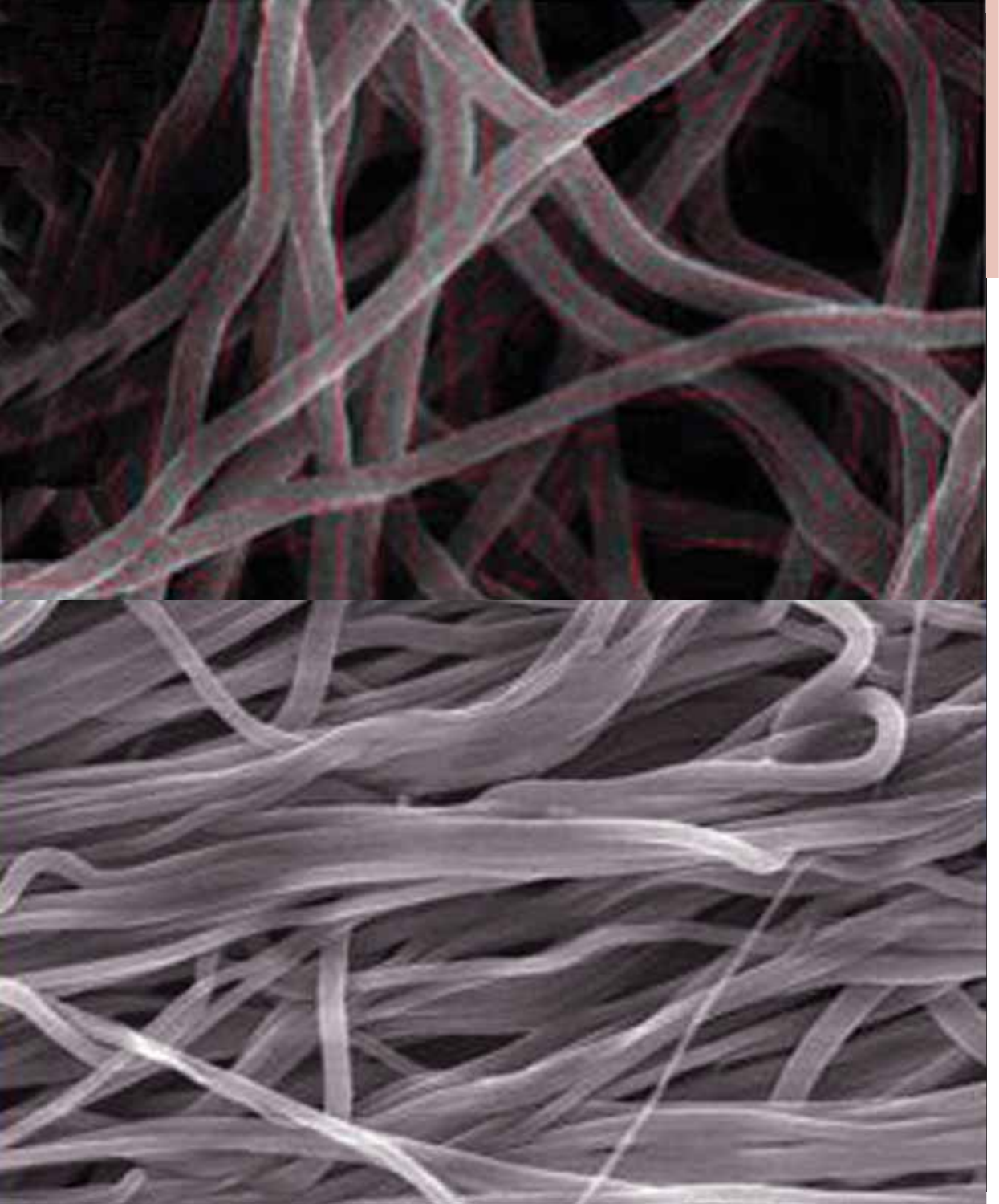## **ENGINEERING CARDIAC TISSUE BY MELINDA WENNER**

## TELLTALE HEARTS, AND VEINS

atrick Fraizer's heart was the size of a football. He didn't<br>know that, of course, or he wouldn't have driven all the<br>way from his home in Fort Wayne, Ind., to Pittsburgh. He<br>wasn't feeling as peppy as usual, but that's wh know that, of course, or he wouldn't have driven all the way from his home in Fort Wayne, Ind., to Pittsburgh. He wasn't feeling as peppy as usual, but that's why he was making the trip in the first place. Fraizer, a kind man with a ruddy face and enormous grin, had suffered two heart attacks in the past nine years. He was planning to meet with Pittsburgh cardiologists about an experimental cardiac therapy. He didn't, however, know that things were as bad as they were.

When Fraizer arrived at the University of Pittsburgh Medical Center, doctors performed a routine catheterization to take a virtual snapshot of the condition of his heart. Then he and his wife, Mary Fraizer, waited around for the verdict. He was half-expecting to be sent back home.

"We don't think you can make it to the door," the doctors told him instead. They said it was a miracle that Fraizer was even alive—he had so much scar tissue on his heart from his previous heart attacks that his

**How do you mend a broken heart? Therapies involving synthetic cardiac tissue don't boast reliably good outcomes. But a new material designed by Pitt bioengineers looks promising. One key to its design, say William Wagner and Michael Sacks, is how you align the tissue fibers. top: Close-up of polyurethane fibers in a random align** $ment.$  **BOTTOM**: The fibers **here mimic the smooth, coordinated alignment of cardiac tissue.**

RTE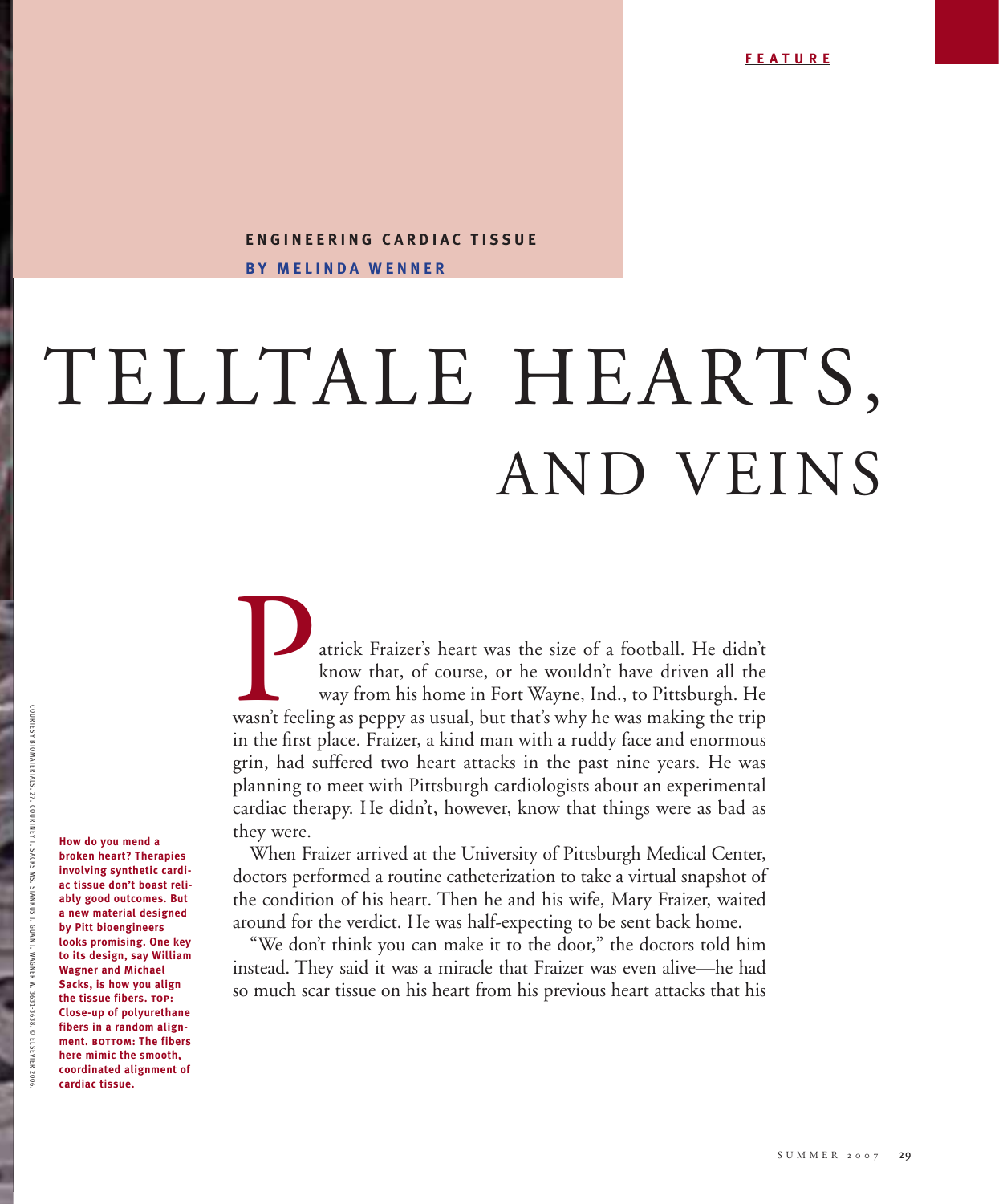heart was barely functioning. Worse, two of his coronary arteries were fully blocked and another was disastrously close. The experimental therapy was a no-go. The doctors said instead they had to perform a much riskier open heart surgery—immediately.

That's when they discovered that his heart had swelled to the size of a football. Fraizer's previous heart attacks had, through the years, caused part of his heart muscle to balloon out. Often, the part of the heart that is starved of oxygen during an attack can become so damaged that it cannot do the work it used to do. The rest of the heart tries to make up for it, yet it can't always compensate. So the damaged part of the heart responds by thinning, ballooning, and stiffening. These reactions reduce the muscle's efficiency further and can lead to heart failure—something that Fraizer had been flirting with for years without even knowing it.

While Fraizer was having his heart resculpted in the operating room, William Wagner and colleagues were several blocks away exploring how to prevent the need for such operations in the first place. Wagner, the deputy director of the University of Pittsburgh–UPMC McGowan Institute for Regenerative Medicine, is a tissue engineer and Pitt professor of surgery, bioengineering, and chemical engineering. Along with Pitt colleague Michael Sacks, William Kepler Whiteford Professor of Bioengineering, Wagner oversees the development of a biodegradable heart patch that may one day prevent the long-term cardiac damage that Fraizer and others suffer after heart attacks. Wagner and Sacks' work was recognized by *Scientific American* as among the 50 most outstanding acts of leadership in science and technology in 2006.

Reportedly, heart tissue has been extremely difficult to engineer because of its mechanical properties. It is strong, yet flexible, and is more easily stretched in one direction than another, depending on the direction in which its fibers are aligned. In addition, the body is sensitive to the introduction of foreign materials that don't quite match heart tissue's natural properties.

In his office, Wagner is surrounded by old journal issues, images of blood vessels, a whiteboard on which someone has scribbled circuit diagrams and graphs, three cacti (remnants of a youth spent in Phoenix), and numerous photos of his two young boys. Someone wandering in might wonder whether he is a scientist or an engineer, a surgeon or a chemist. Wagner thinks of himself as a translator between the worlds of engineering and medicine. Through the years that has meant working closely with patients, doctors, and other types of scientists.

"The way I describe it is as engineering applied to address cardiovascular disease," Wagner says of his work.

Engineering cardiac tissue in the lab requires expertise in many areas—mechanical and materials engineering, chemistry, molecular biology, immunology, and surgery, to name a few. Pitt stands out, observers say, because it has established a cadre of experts who work cohesively together.

"That's really how high-impact science is being done nowadays," Wagner says. "It's being able to assemble teams of experts where you have world leaders in different areas coming together and hashing out ideas."

"They have really made things happen," says Kim Woodhouse about Pitt's cardiac bioengineers. Woodhouse is a professor of engineering and applied chemistry at the University of Toronto. The Pitt team is pragmatic, synergistic, and creative, she says, and this combination puts them right "at the leading edge."

Wagner first became interested in applying engineering to medicine when he was in graduate school for chemical engineering at the University of Texas at Austin*.* One day, when listening to an engineering professor talk about his work on blood clots, Wagner suddenly saw how the engineering science that he'd learned as an undergraduate could be applied to the human body.

"I immediately knew that's what I wanted to do," he says.

He graduated with a PhD in chemical engineering, after having spent many a Saturday at the Texas Medical Association Library, slouched over medical journal articles. Then Wagner got an unexpected call from a surgeon at the University of Pittsburgh looking to hire a postdoctoral fellow to study blood clots and artificial hearts.

"And I'm thinking, *Pittsburgh? I'm from Arizona*," says Wagner with a laugh. Nevertheless, he visited.

"Within a couple of meetings with people, I realized that it was kind of like Mecca," he recalls. The problems he had only seen on microscope stages or in library cubicles in Texas were right in front of him at Pitt, having a "very real impact on patients every day," he says. He accepted the position.

At that point, Wagner wasn't quite ready to step up to the role of translator—he was,

literally, still learning the language of medicine. "I knew a lot of the terms, and I'd read them dozens of times," he says, "but I'd never actually heard them pronounced!" As he immersed himself, he started noticing an interesting trend: Some medical terms were oddly vague, and the reason for this, he realized, was that no one really understood the processes they were trying to describe. That, he thought, was a hole that engineering could help fill.

Wagner, along with Michael Sacks, a PhD biomechanical engineer with a dry sense of humor and an astute eye for detail, began closely studying the mechanics of cardiac processes, an area Sacks first started researching in graduate school at the University of Texas Southwestern Medical Center at Dallas. The heart can be thought of as a machine, and Wagner and Sacks wanted to understand it inside and out so that they could, in a sense, reverse-engineer parts of it. Wagner and Sacks realized there was a huge medical need for engineered cardiac tissue. Other bioengineers have typically used materials that poorly mimic the properties of cardiac tissue—so Wagner decided it was up to his team to develop something better.

The engineers imagined developing a cardiac patch that could help damaged hearts repair themselves. This patch would work best, they theorized, if it could mimic the types of temporary scaffolds the body makes on its own all the time.

"When you cut yourself, you make a clot, and then you put a temporary scaffold in there," Wagner explains. Then special immune cells arrive, release enzymes that help the tissue regenerate, and clear the temporary scaffold away.

But when the heart gets injured during a heart attack or because of other defects, it might not be able to repair itself. Instead, it might respond the way Fraizer's heart did—by ballooning out, which causes further problems and makes the heart even less efficient. Wagner and his team then wondered whether it would be possible to create a synthetic scaffold that, if applied to the heart within a few weeks of a heart attack, could allow the heart to repair itself.

They went to work. One of Wagner's postdoctoral fellows, Jianjun Guan, created a polyurethane material that was nontoxic, highly elastic, strong, and biodegradable. Polyurethane is the stuff of seat cushions, and Wagner explains that, like a good cushion, the material is strong yet flexible, able to bounce back after being compressed or stretched. His team found ways to manipulate the material so that it stretches more in one direction than the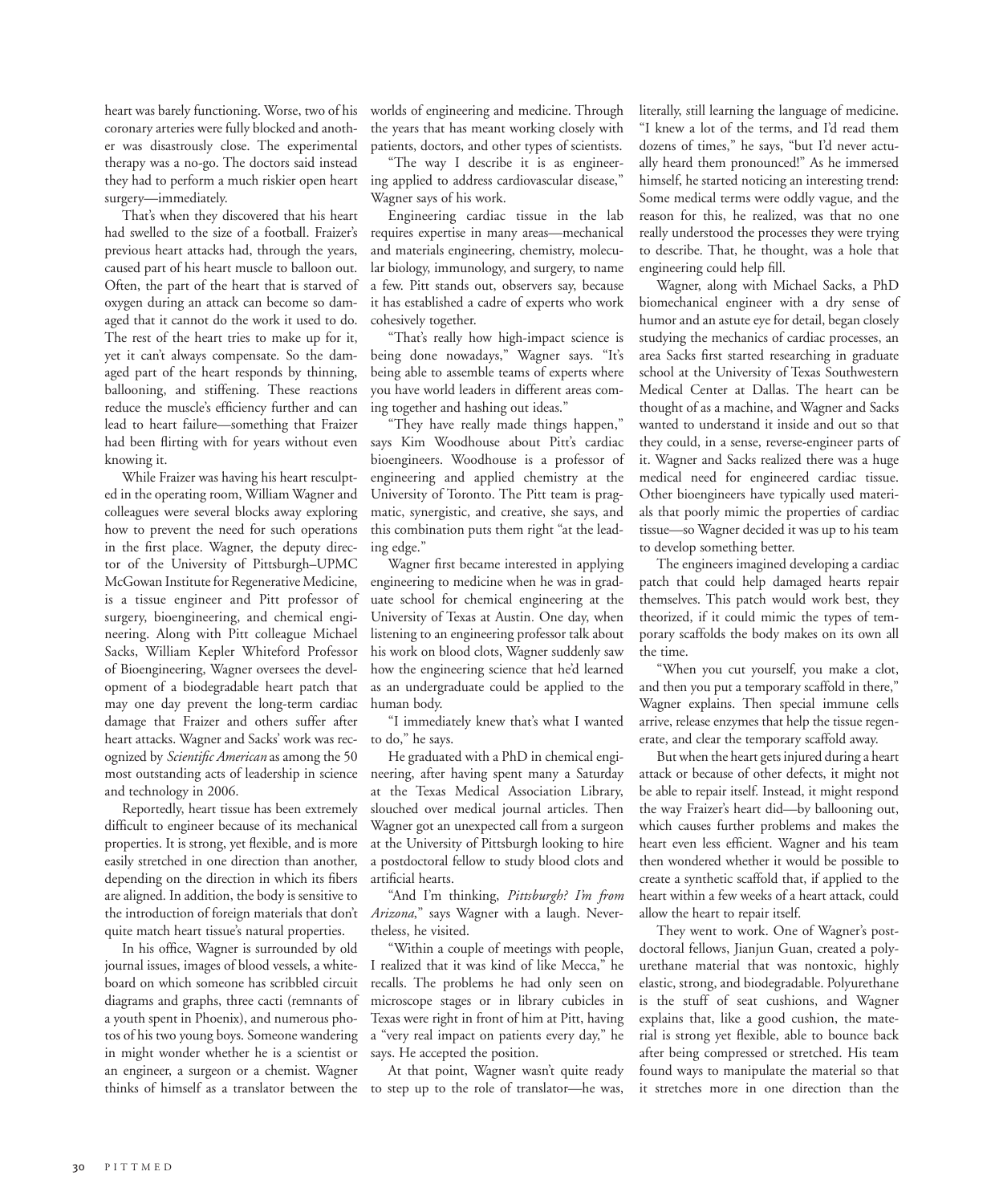

**David Vorp uses material developed in Wagner's lab to keep veins from hardening when used as arterial grafts: A) Vein with girdle. B & C) Polymer attaches to vein. D) Interior of vein remains intact.**

other—just like real cardiac tissue—and so that it can degrade at different rates after coming into contact with particular bodily enzymes. The team found ways to make the material release growth factors to promote cell growth and differentiation. All the better, the material is easy to make.

"An undergraduate chemistry major could be taught to do it," Wagner says.

At the same time, Sacks studied the mechanical properties of heart tissue. *How would a synthetic patch need to behave in order to closely mimic real cardiac tissue?*, he wanted to know. Wagner collaborated with investigators working with stem cells—including Pitt's Johnny Huard, who is a PhD and the Henry J. Mankin Professor of Orthopaedic Surgery Research, and assistant professor of surgery Amit Patel, an MD—to eventually "seed" or embed the synthetic scaffold with patient cells that could later be coaxed into developing into functional heart cells. Wagner and Sacks imagined a seeded patch that could be sutured onto a person's heart—not a particularly invasive procedure, because the heart does not need to be cut—and

restore working function to the muscle.

While developing their überpatch, Wagner's team made a serendipitous discovery. They were testing the effects of a patch on rats that had experienced recent heart attacks when the team found that even without stem cells, the patch improved heart performance.

"That's a lot more attractive and a lot closer to clinic than messing around with stem cells," Wagner says. A plain patch would not have to undergo as much testing for approval by the FDA, he says, and it could be implanted without first having to harvest cells from the patient.

That the patch worked well by itself was unexpected, but Wagner has some ideas as to why. First, the patch acts like a kind of girdle, he notes, preventing the injured heart from ballooning out as it tries to heal. This keeps heart cells healthier, so they are less likely to die. Second, as the body's immune cells come into contact with the patch, they might release enzymes that help the heart heal faster.

In the past, engineers have designed heart patches out of permanent materials like Goretex. If doctors use Gore-tex patches to treat children born with heart defects, "the kid's going to grow and [the patch is] not going to grow, so they're going to have to go in and keep changing it out in many instances," Wagner says.

In older patients, Gore-tex patches applied to help support the weakened heart wall after a heart attack present other problems. In these cases, surgeons must open the heart and place the Gore-tex patch on the inside surface. Wagner's patch does not require such risky surgery; it is fastened to the outside surface of the heart, a less invasive procedure.

Blood contact with foreign materials can trigger clot formation and these clots can break free and cause strokes. So patients with Gore-tex patches often have to take blood thinners. But the Pitt patch avoids blood contact and, by design, clotting and the need for blood thinners.

The Pitt team has also figured out a way to manufacture tissue scaffolds quickly, both with and without seeded cells. This breakthrough is important clinically and could have implications beyond a cardiac patch. The method could be useful for engineering other thin,